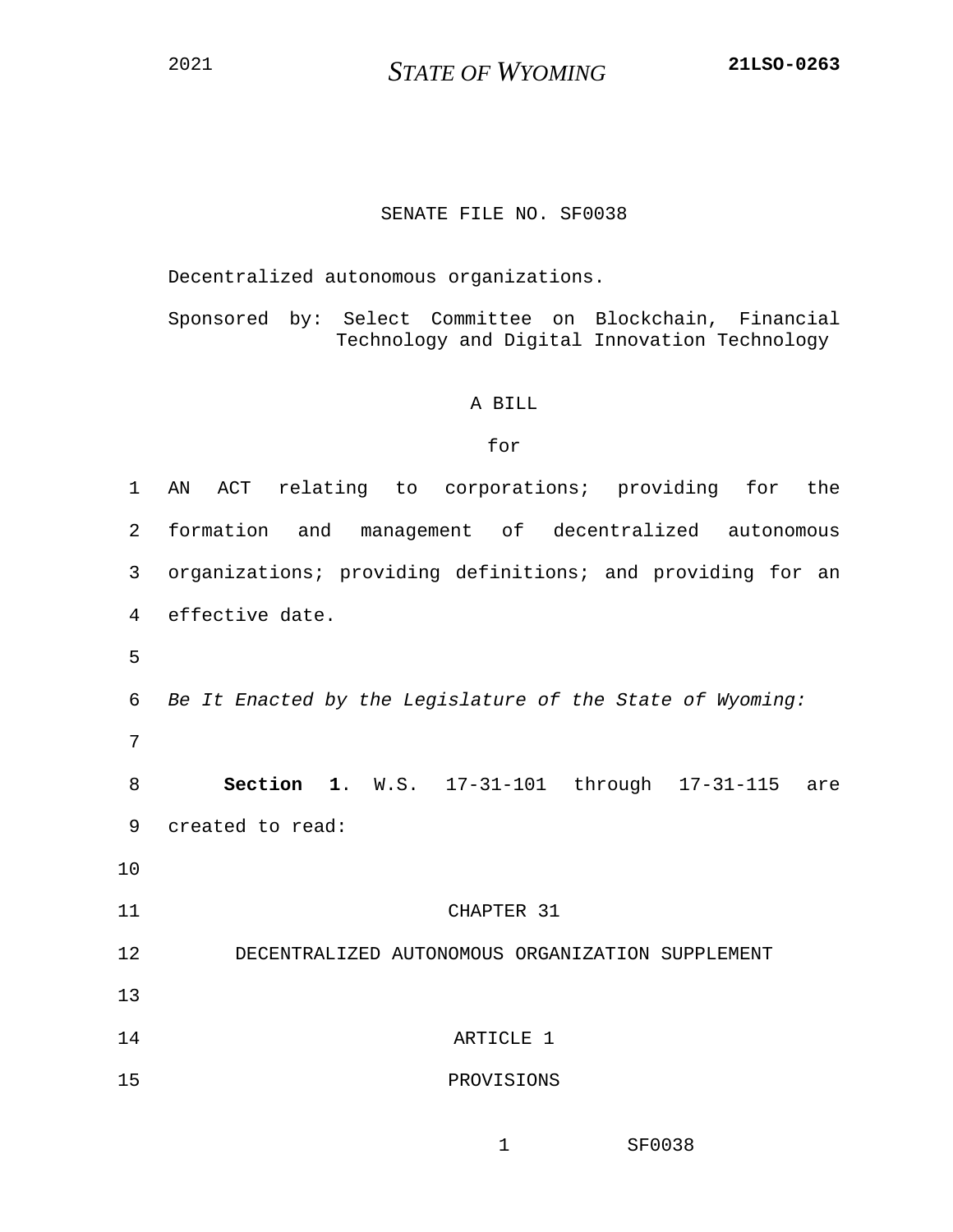1 2 **17-31-101. Short title.** 3 4 This chapter shall be known and may be cited as the 5 "Wyoming Decentralized Autonomous Organization Supplement." 6 7 **17-31-102. Definitions.** 8 9 (a) As used in this chapter: 10 11 (i) "Blockchain" means as defined in W.S. 12  $34-29-106(q)(i)$ ; 13 14 (ii) "Decentralized autonomous organization" 15 means a limited liability company organized under this 16 chapter; 17 18 (iii) "Digital asset" means as defined in W.S. 19 34-29-101(a)(i); 20 21 (iv) "Limited liability autonomous organization" 22 or "LAO" means a decentralized autonomous organization; 23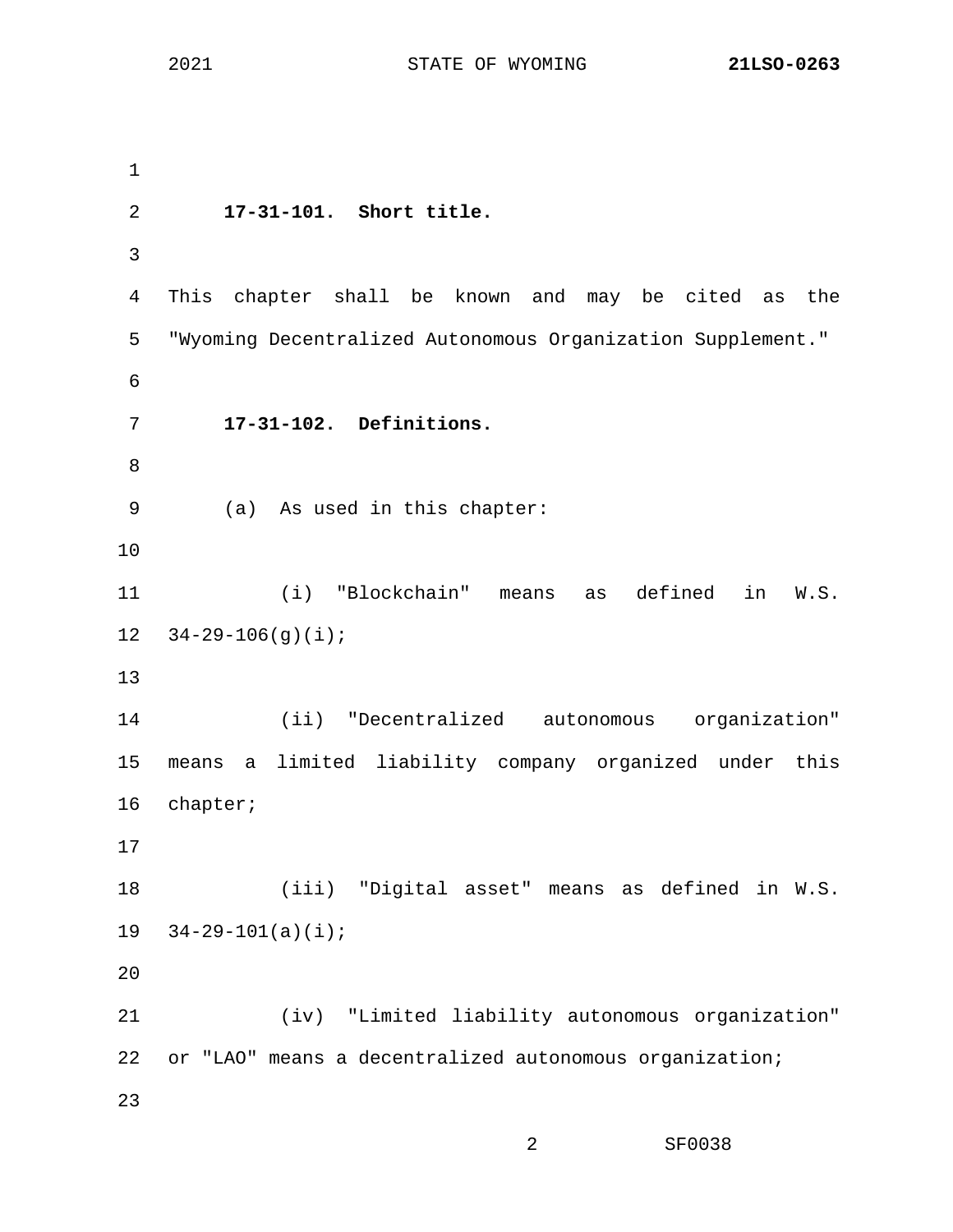| $\mathbf{1}$ | (v) "Majority of the members," means<br>the                   |
|--------------|---------------------------------------------------------------|
| 2            | approval of more than fifty percent (50%) of participating    |
| 3            | membership interests in a vote for which a quorum of          |
| 4            | members is participating. A person dissociated as a member    |
| 5            | as set forth in W.S. 17-29-602 shall not be included for      |
| 6            | the purposes of calculating the majority of the members;      |
| 7            |                                                               |
| 8            | (vi) "Membership interest" means<br>member's<br>a             |
| 9            | ownership share in a member managed decentralized             |
| 10           | autonomous organization, which may be defined in the          |
| 11           | entity's articles of organization, smart contract or          |
| 12           | operating agreement;                                          |
| 13           |                                                               |
| 14           | (vii) "Open blockchain" means a blockchain as                 |
| 15           | defined in W.S. $34-29-106(q)(i)$ that is publicly accessible |
| 16           | and its ledger of transactions is transparent;                |
| 17           |                                                               |
| 18           | (viii) "Quorum" means a minimum requirement<br>on             |
| 19           | the sum of membership interests participating in a vote for   |
| 20           | that vote to be valid;                                        |
| 21           |                                                               |
| 22           | "Smart<br>(ix)<br>automated<br>contract"<br>means<br>an       |

23 transaction, as defined in W.S. 40‑21‑102(a)(ii), or any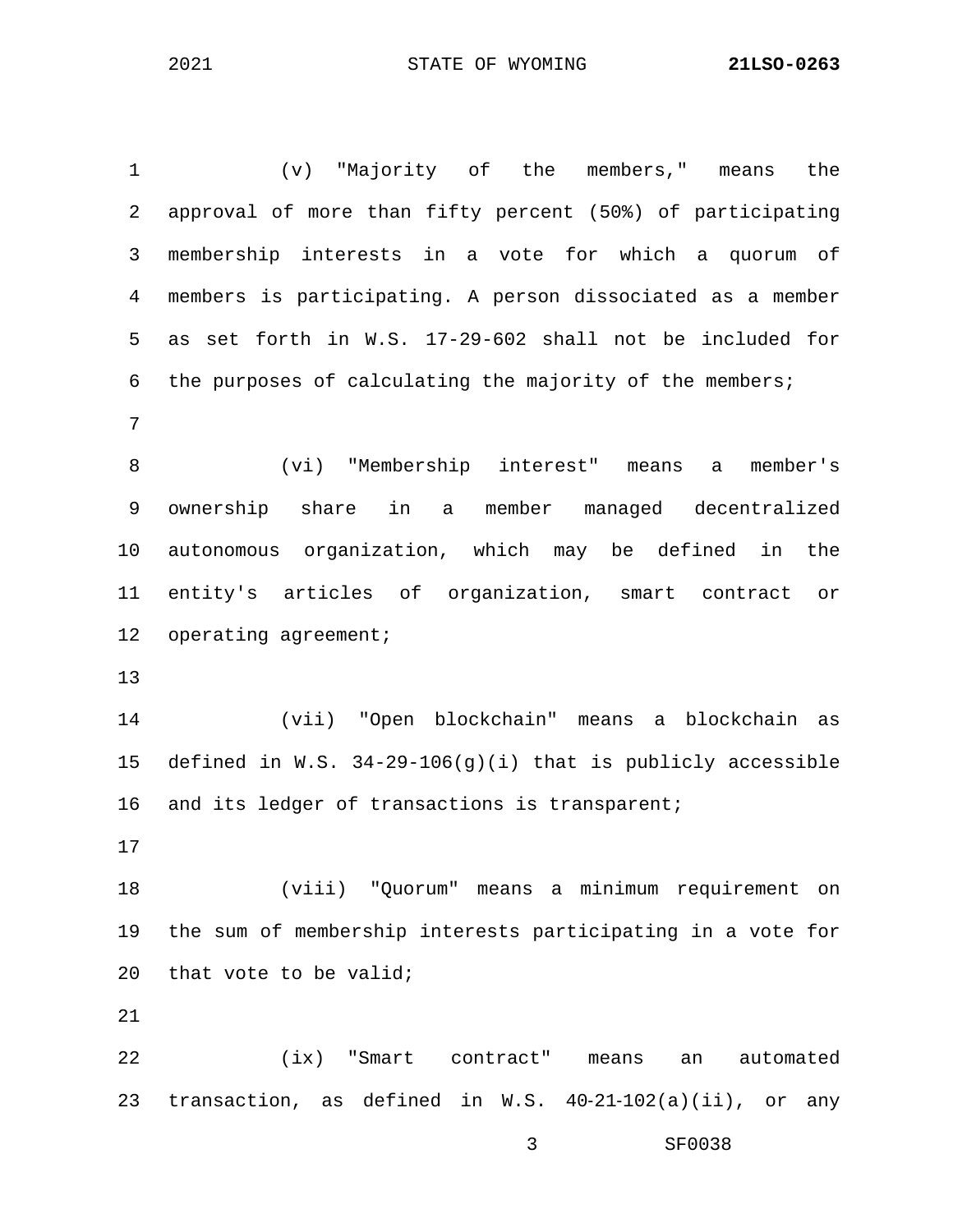1 substantially similar analogue, which is comprised of code, 2 script or programming language that executes the terms of 3 an agreement and which may include taking custody of and 4 transferring an asset, administrating membership interest 5 votes with respect to a decentralized autonomous 6 organization or issuing executable instructions for these 7 actions, based on the occurrence or nonoccurrence of 8 specified conditions. 9

10 **17-31-103. Application of Wyoming Limited Liability**  11 **Company Act.**

12

13 (a) The Wyoming Limited Liability Company Act applies 14 to decentralized autonomous organizations to the extent not 15 inconsistent with the provisions of this chapter and the 16 powers provided to the secretary of state by W.S. 17 17-29-1102 shall apply to this chapter.

18

19 (b) This chapter does not repeal or modify any 20 statute or rule of law that applies to a limited liability 21 company that is organized under the Wyoming Limited 22 Liability Company Act that does not elect to become a 23 decentralized autonomous organization.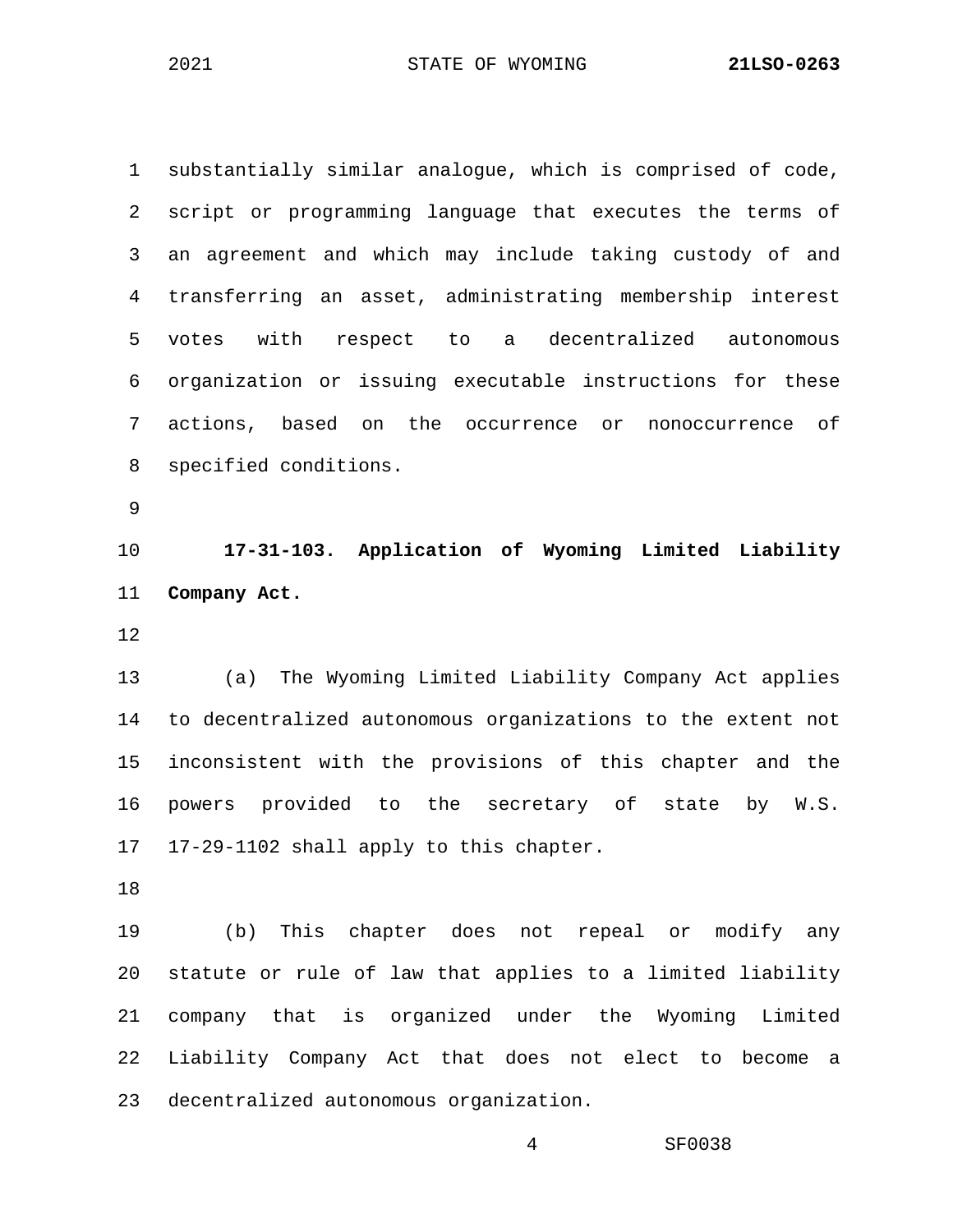1 2 **17-31-104. Definition and election of decentralized**  3 **autonomous organization status.** 4 5 (a) A decentralized autonomous organization is a 6 limited liability company whose articles of organization 7 contain a statement that the company is a decentralized 8 autonomous organization as described in subsection (c) of 9 this section. 10 11 (b) A limited liability company formed under the 12 Wyoming Limited Liability Company Act, W.S. 17-29-101 13 through 17-29-1102, may convert to a decentralized 14 autonomous organization by amending its articles of 15 organization to include the statement required by 16 subsections (a) and (c) of this section and W.S. 17-31-106. 17 18 (c) A statement in substantially the following form 19 shall appear conspicuously in the articles of organization 20 or operating agreement, if applicable, in a decentralized 21 autonomous organization: 22 23 NOTICE OF RESTRICTIONS ON DUTIES AND TRANSFERS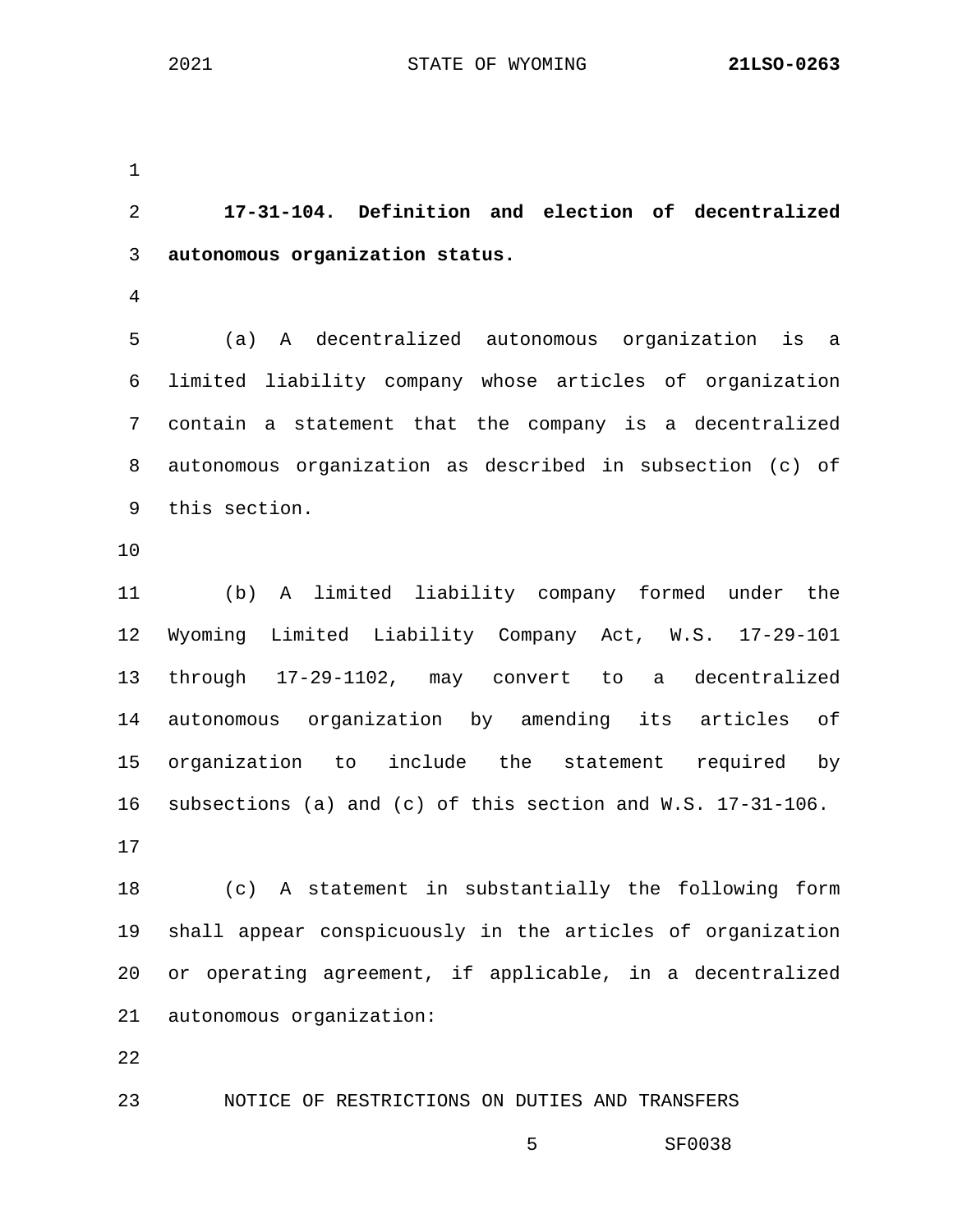1

2 The rights of members in a decentralized autonomous 3 organization may differ materially from the rights of 4 members in other limited liability companies. The Wyoming 5 Decentralized Autonomous Organization Supplement, 6 underlying smart contracts, articles of organization and 7 operating agreement, if applicable, of a decentralized 8 autonomous organization may define, reduce or eliminate 9 fiduciary duties and may restrict transfer of ownership 10 interests, withdrawal or resignation from the decentralized 11 autonomous organization, return of capital contributions 12 and dissolution of the decentralized autonomous 13 organization.

14

15 (d) The registered name for a decentralized 16 autonomous organization shall include wording or 17 abbreviation to denote its status as a decentralized 18 autonomous organization, specifically "DAO", "LAO", or "DAO 19 LLC."

20

21 (e) A statement in the articles of organization may 22 define the decentralized autonomous organization as either 23 a member managed decentralized autonomous organization or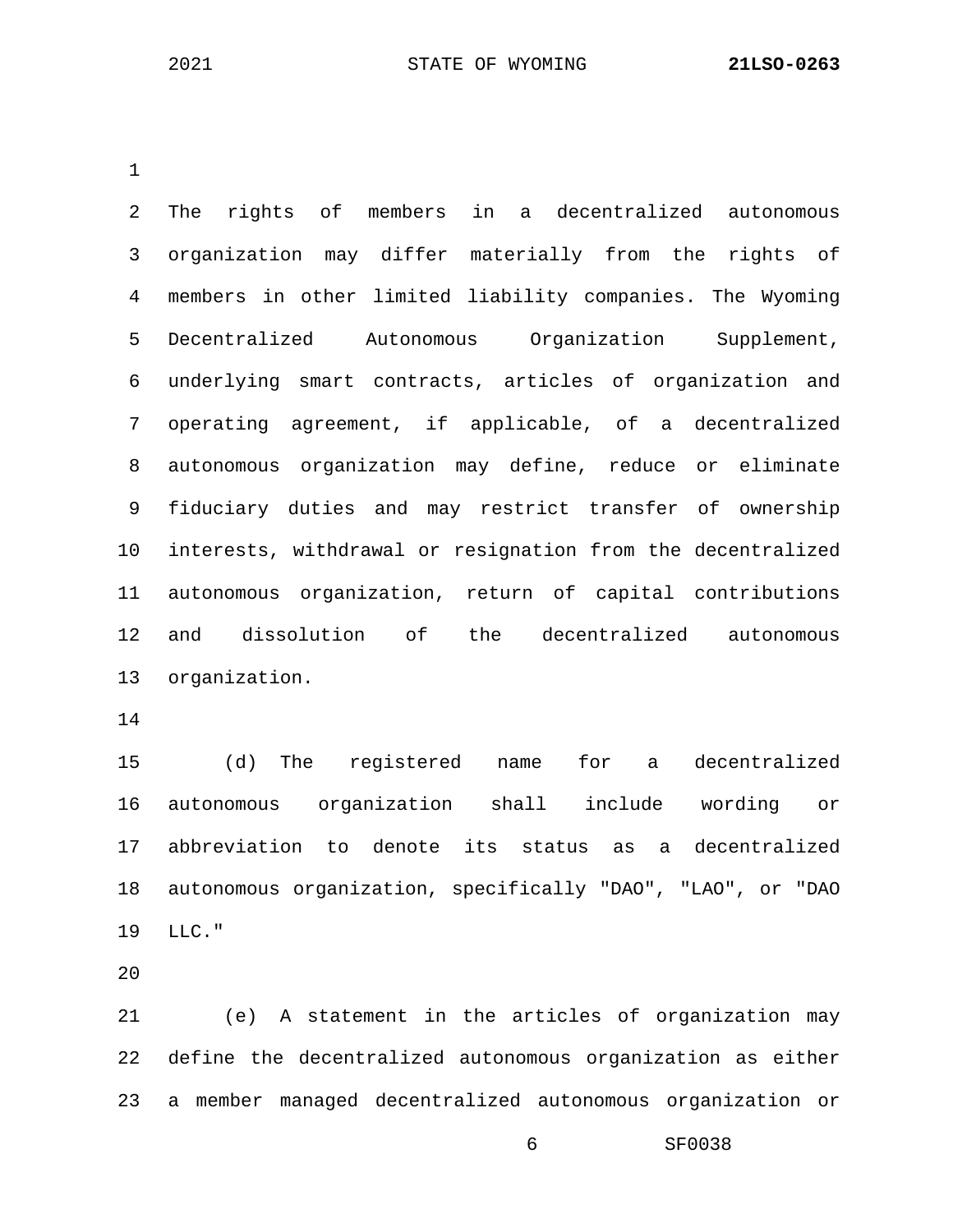1 an algorithmically managed decentralized autonomous 2 organization. If the type of decentralized autonomous 3 organization is not otherwise provided for, the limited 4 liability company will be presumed to be a member managed 5 decentralized autonomous organization.

6

## 7 **17-31-105. Formation.**

8

9 (a) Any person may form a decentralized autonomous 10 organization which shall have one (1) or more members by 11 signing and delivering one (1) original and one (1) exact 12 or conformed copy of the articles of organization to the 13 secretary of state for filing. The person forming the 14 decentralized autonomous organization need not be a member 15 of the organization.

16

17 (b) Each decentralized autonomous organization shall 18 have and continuously maintain in this state a registered 19 agent as provided in W.S. 17-28-101 through 17-28-111.

20

21 (c) A decentralized autonomous organization may form 22 and operate for any lawful purpose, regardless of whether 23 for profit.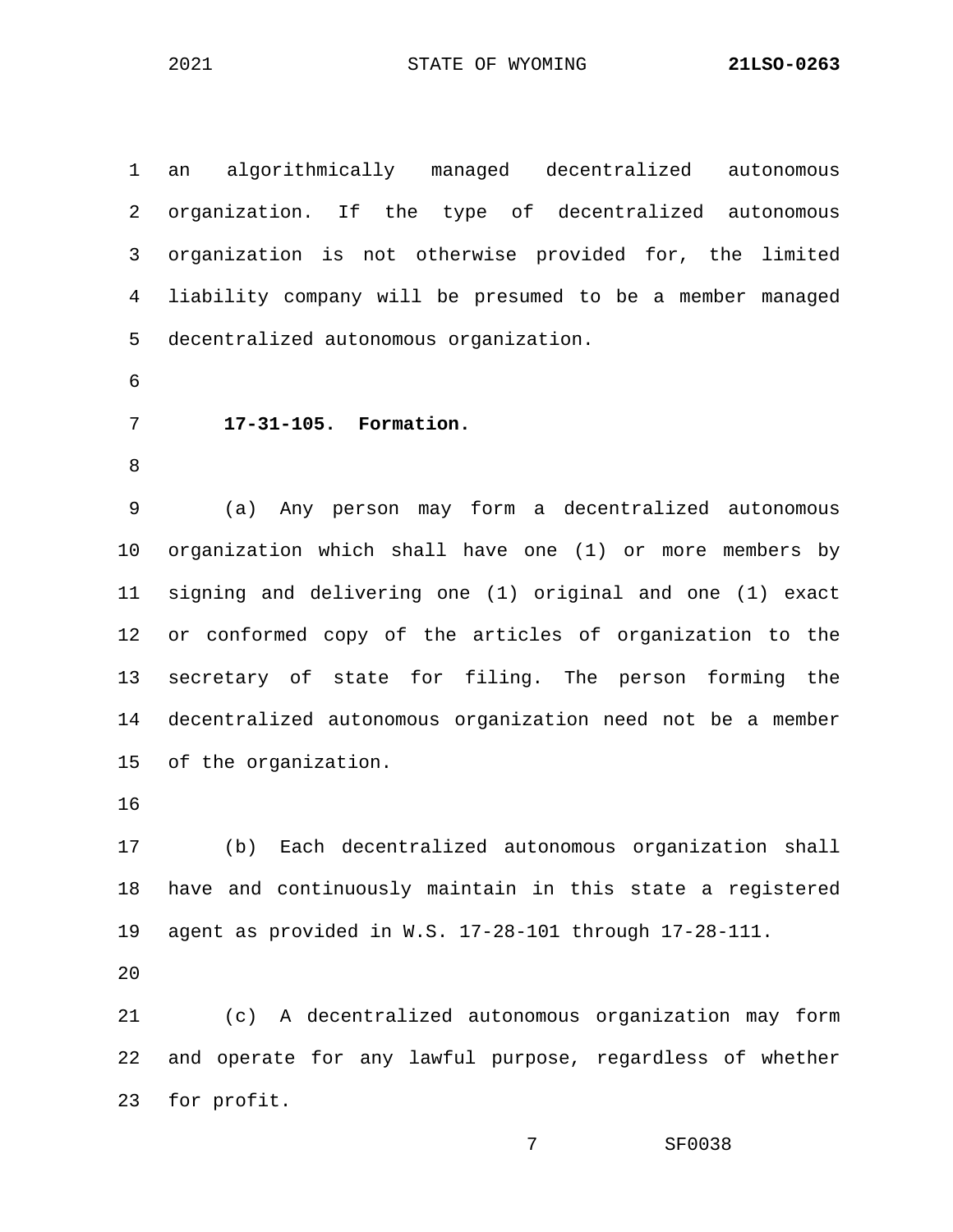1

2 (d) An algorithmically managed decentralized 3 autonomous organization may only form under this chapter if 4 the underlying smart contracts are able to be updated, 5 modified or otherwise upgraded. 6 7 **17-31-106. Articles of organization.** 8 9 (a) The articles of organization of a decentralized 10 autonomous organization shall include a statement that the 11 organization is a decentralized autonomous organization, 12 pursuant to W.S. 17-31-104, and shall set forth the matters 13 required by W.S. 17-29-201. 14 15 (b) In addition to the requirements of subsection (a) 16 of this section the articles of organization shall include 17 a publicly available identifier of any smart contract 18 directly used to manage, facilitate or operate the 19 decentralized autonomous organization. 20 21 (c) Except as otherwise provided in this chapter, the 22 articles of organization and smart contracts for every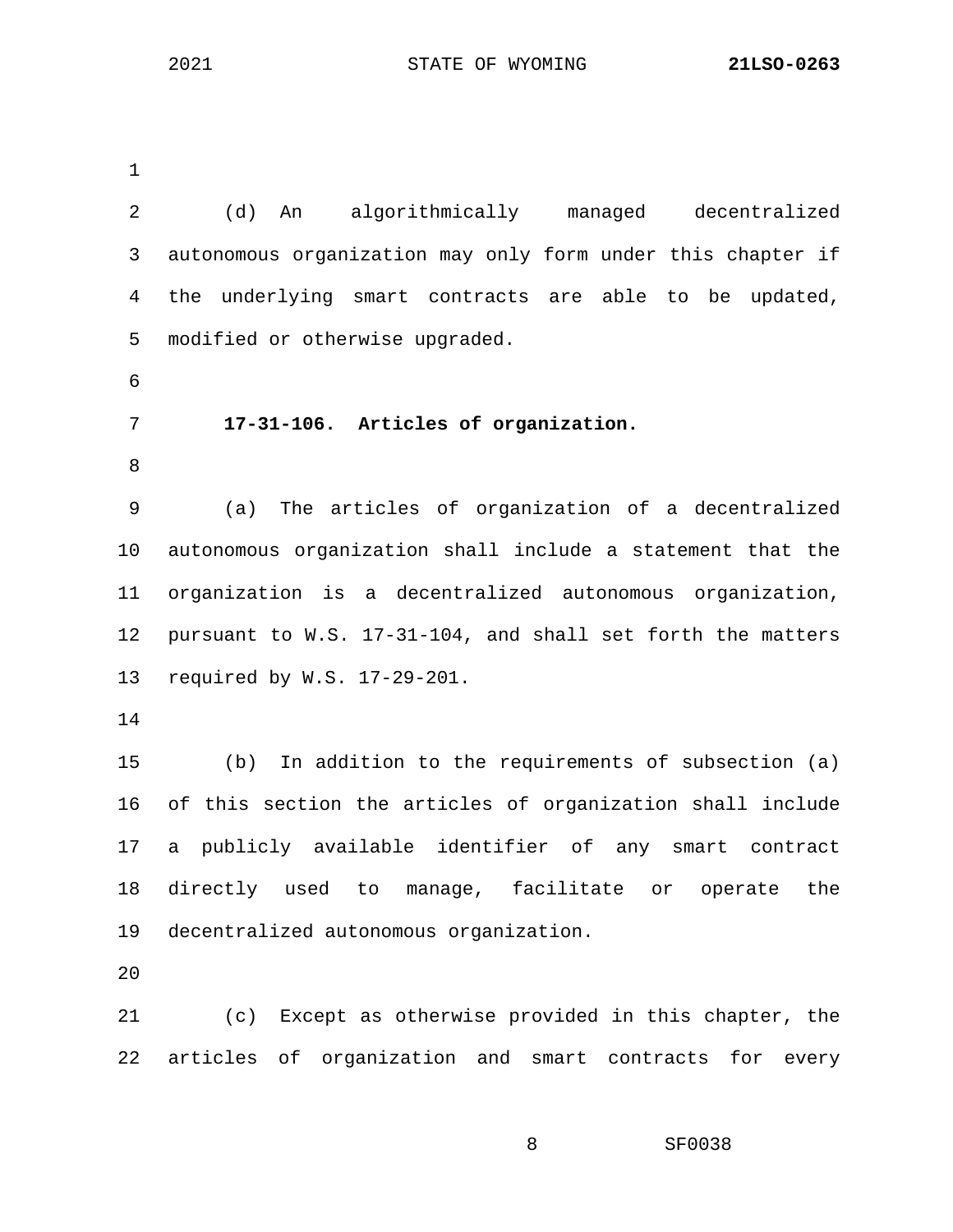1 decentralized autonomous organization shall govern all of 2 the following: 3 4 (i) Relations among the members and between the 5 members and the decentralized autonomous organization; 6 7 (ii) Rights and duties under this chapter of a 8 person in their capacity as a member; 9 10 (iii) Activities of the decentralized autonomous 11 organization and the conduct of those activities; 12 13 (iv) Means and conditions for amending the 14 operating agreement; 15 16 (v) Rights and voting rights of members; 17 18 (vi) Transferability of membership interests; 19 20 (vii) Withdrawal of membership; 21 22 (viii) Distributions to members prior to 23 dissolution;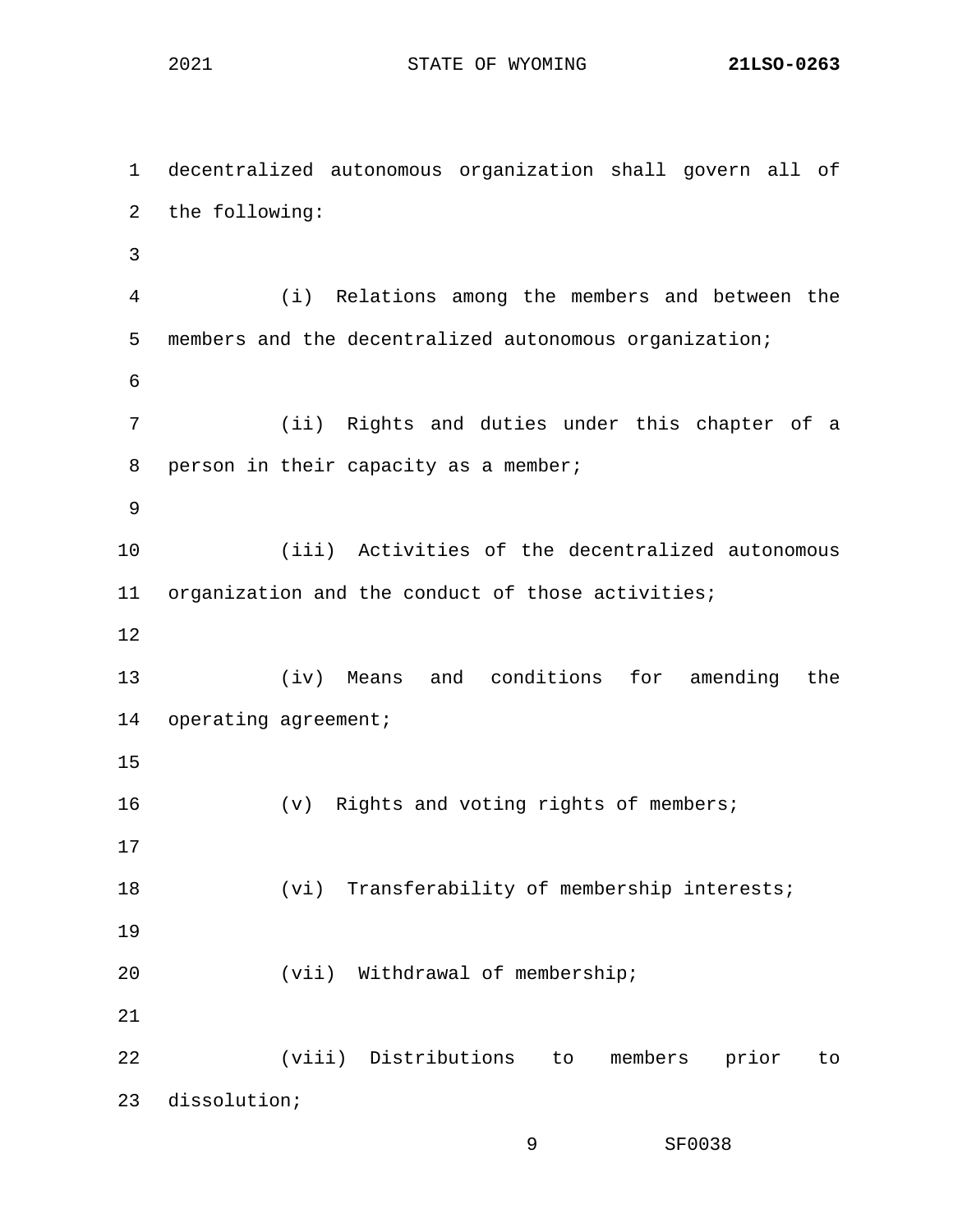1 2 (ix) Amendment of the articles of organization; 3 4 (x) Procedures for amending, updating, editing 5 or changing applicable smart contracts; 6 7 (xi) All other aspects of the decentralized 8 autonomous organization. 9 10 **17-31-107. Amendment or restatement of articles of**  11 **organization.** 12 13 (a) Articles of organization shall be amended when: 14 15 (i) There is a change in the name of the 16 decentralized autonomous organization; 17 18 (ii) There is a false or erroneous statement in 19 the articles of organization; or 20 21 (iii) The decentralized autonomous 22 organization's smart contracts have been updated or 23 changed.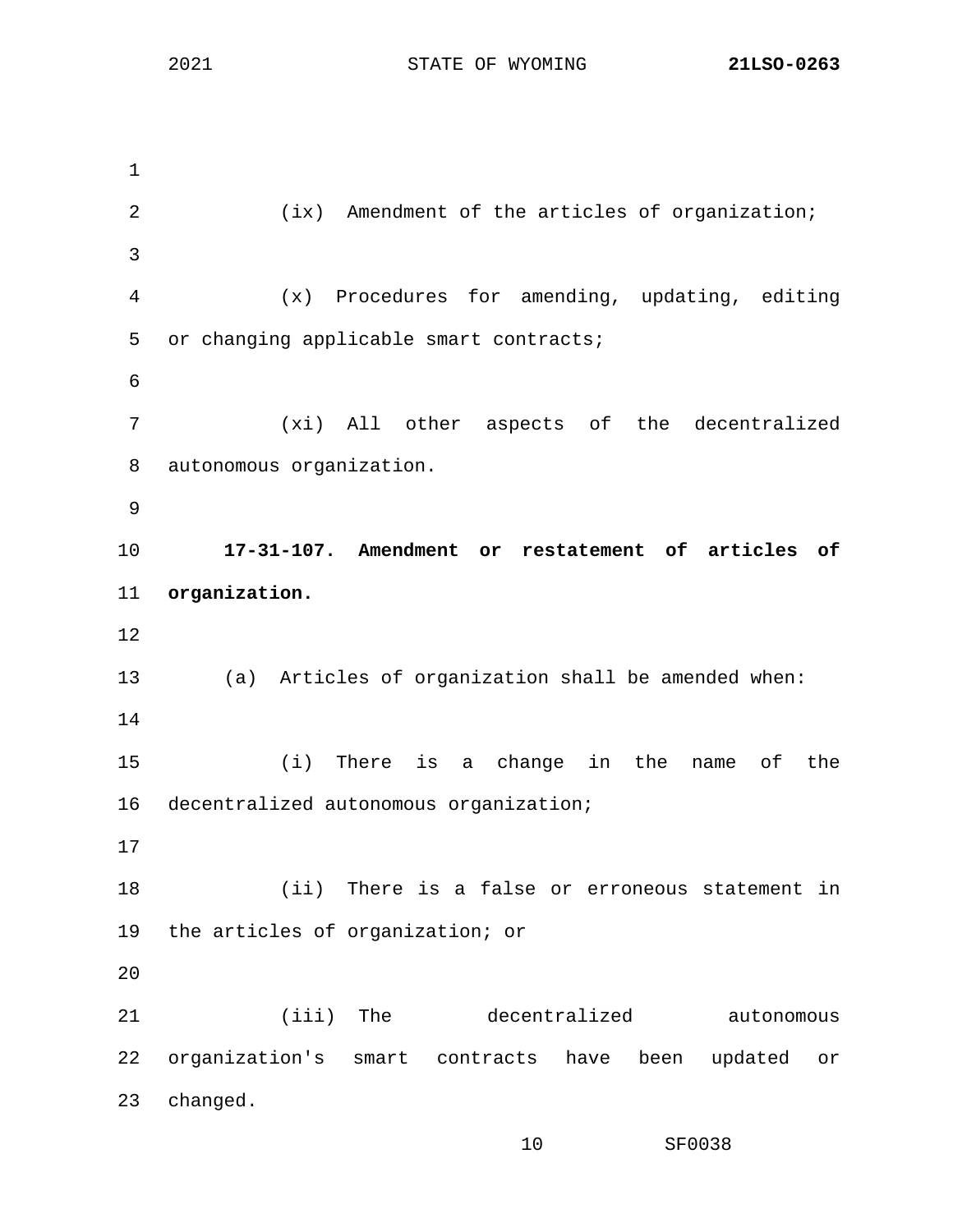1 2 **17-31-108. Operating agreement.** 3 4 To the extent the articles of organization or smart 5 contract do not otherwise provide for a matter described in 6 W.S. 17-31-106, the operation of a decentralized autonomous 7 organization may be supplemented by an operating agreement. 8 9 **17-31-109. Management.** 10 11 Management of a decentralized autonomous organization shall 12 be vested in its members, if member managed, or the smart 13 contract, if algorithmically managed, unless otherwise 14 provided in the articles of organization or operating 15 agreement. 16 17 **17-31-110. Standards of conduct for members.** 18 19 Unless otherwise provided for in the articles of 20 organization or operating agreement, no member of a 21 decentralized autonomous organization shall have any 22 fiduciary duty to the organization or any member except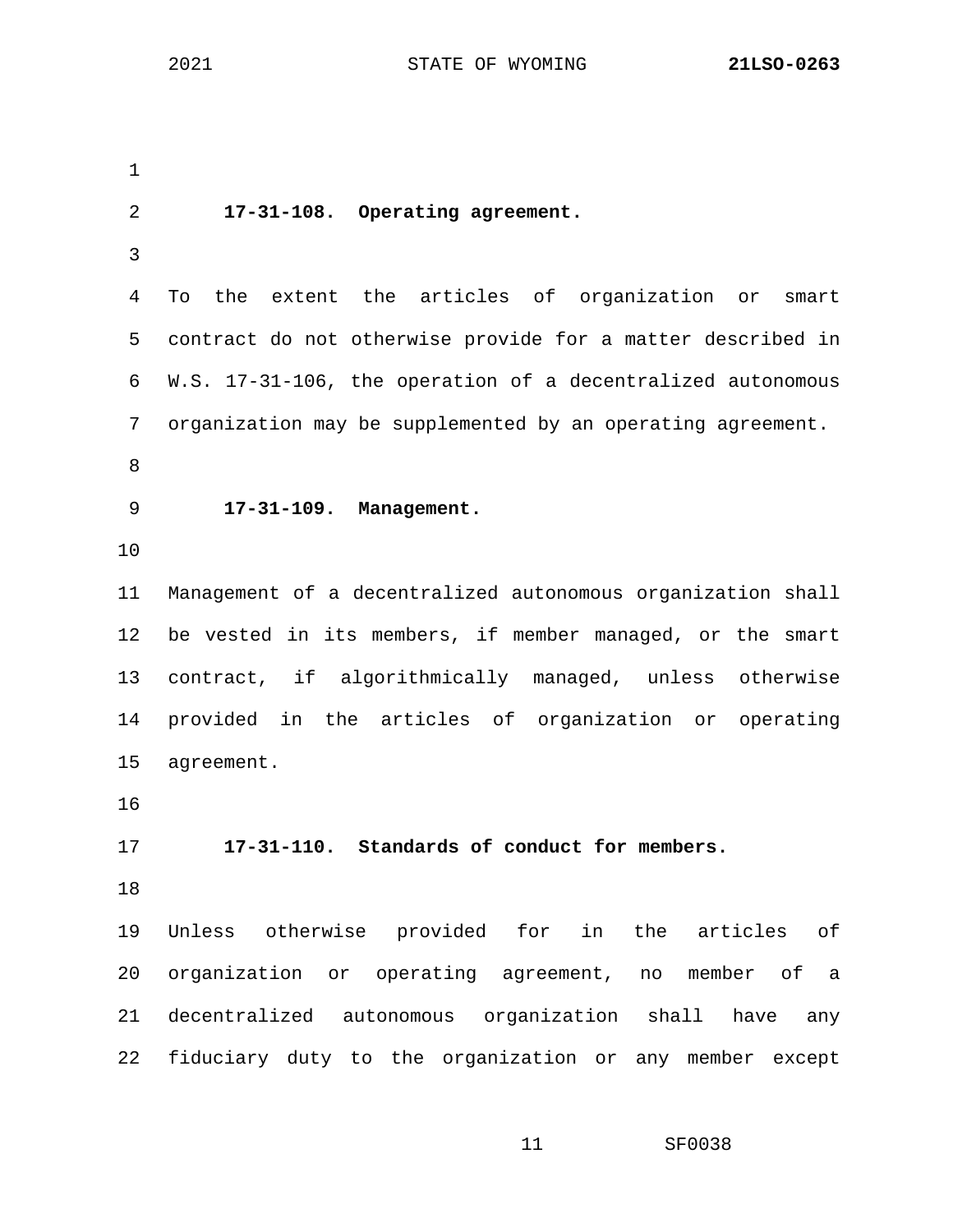1 that the members shall be subject to the implied 2 contractual covenant of good faith and fair dealing. 3 4 **17-31-111. Membership interests for member managed**  5 **decentralized autonomous organizations; voting.** 6 7 (a) For purposes of W.S. 17-31-113 and 17-31-114 and 8 unless otherwise provided for in the articles of 9 organization, smart contract or operating agreement: 10 11 (i) Membership interests in a member managed 12 decentralized autonomous organization shall be calculated 13 by dividing a member's contribution of digital assets to 14 the organization divided by the total amount of digital 15 assets contributed to the organization at the time of a 16 vote; 17 18 (ii) If members do not contribute digital assets 19 to an organization as a prerequisite to becoming a member, 20 each member shall possess one (1) membership interest and 21 be entitled to one (1) vote; 22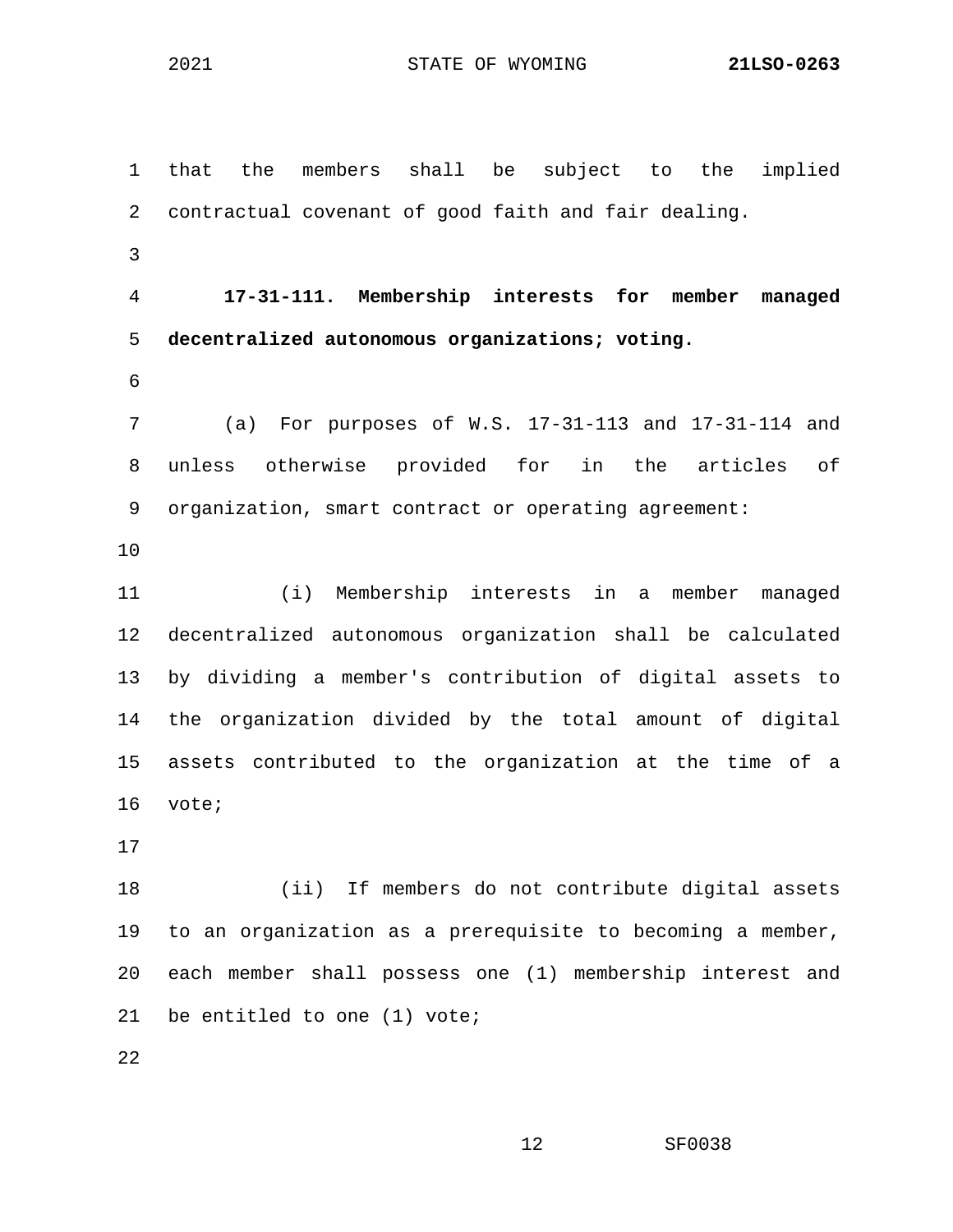1 (iii) A quorum shall require not less than a 2 majority of membership interests entitled to vote. 3 4 **17-31-112. Right of members, managers and dissociated**  5 **members to information.** 6 7 Members shall have no right under W.S. 17-29-410 to 8 separately inspect or copy records of a decentralized 9 autonomous organization and the organization shall have no 10 obligation to furnish any information concerning the 11 organization's activities, financial condition or other 12 circumstances to the extent the information is available on 13 an open blockchain. 14 15 **17-31-113. Withdrawal of members.**  16 17 (a) A member may only withdraw from a decentralized 18 autonomous organization in accordance with the terms set 19 forth in the articles of organizations, the smart contracts 20 or, if applicable, the operating agreement. If no terms and 21 conditions for withdrawal of a member are set forth for a 22 member managed decentralized autonomous organization, a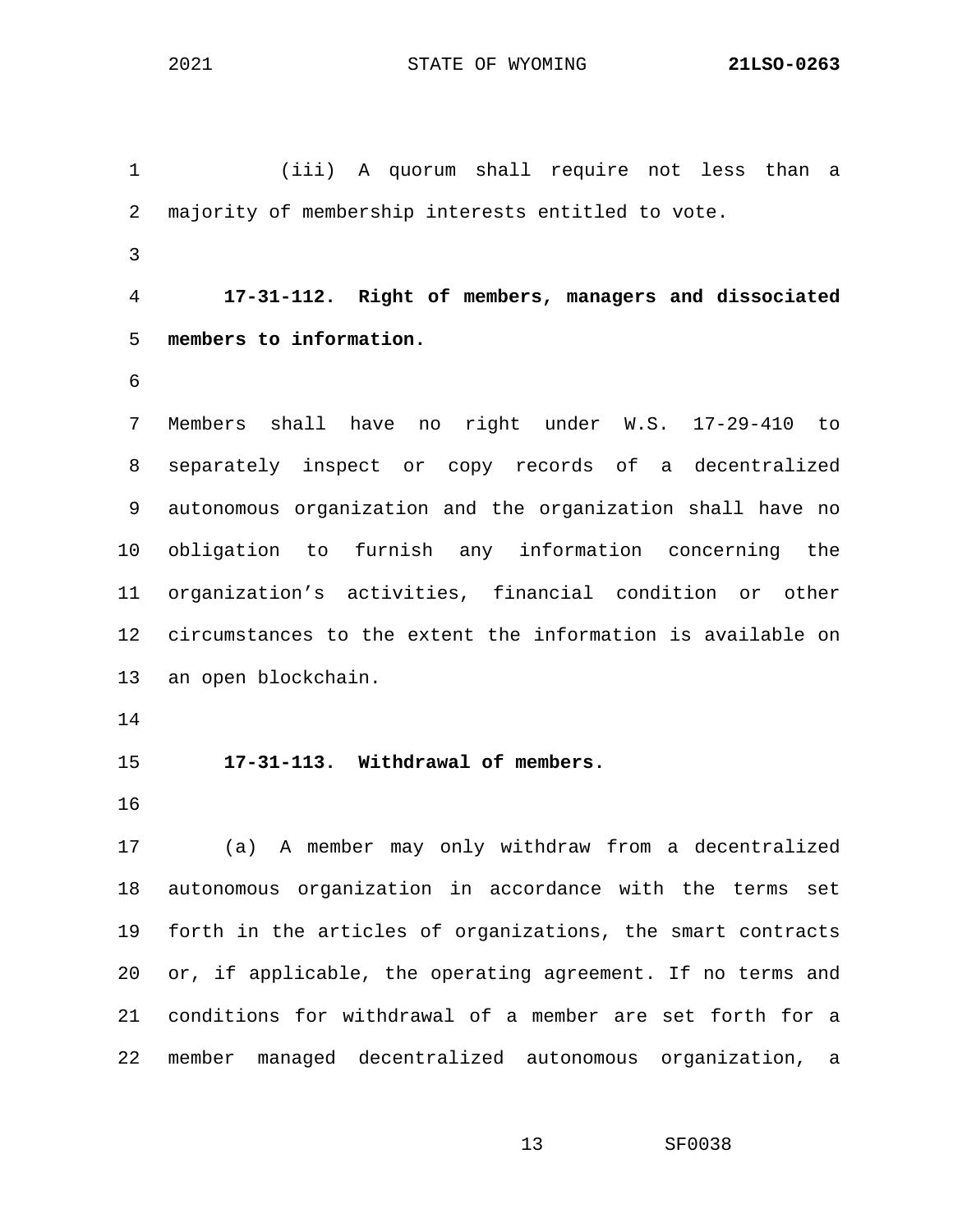1 member may withdraw only via a vote by a majority of the 2 members. 3 4 (b) A member of a decentralized autonomous 5 organization may not have the organization dissolved for a 6 failure to return the members' contribution to capital. 7 8 (c) Unless the organization's articles of 9 organization, smart contracts or operating agreement 10 provide otherwise, a withdrawn member forfeits all 11 membership interests in the decentralized autonomous 12 organization, including any governance or economic rights. 13 14 **17-31-114. Dissolution.** 15 16 (a) A decentralized autonomous organization organized 17 under this chapter shall be dissolved upon the occurrence 18 of any of the following events: 19 20 (i) The period fixed for the duration of the 21 organization expires; 22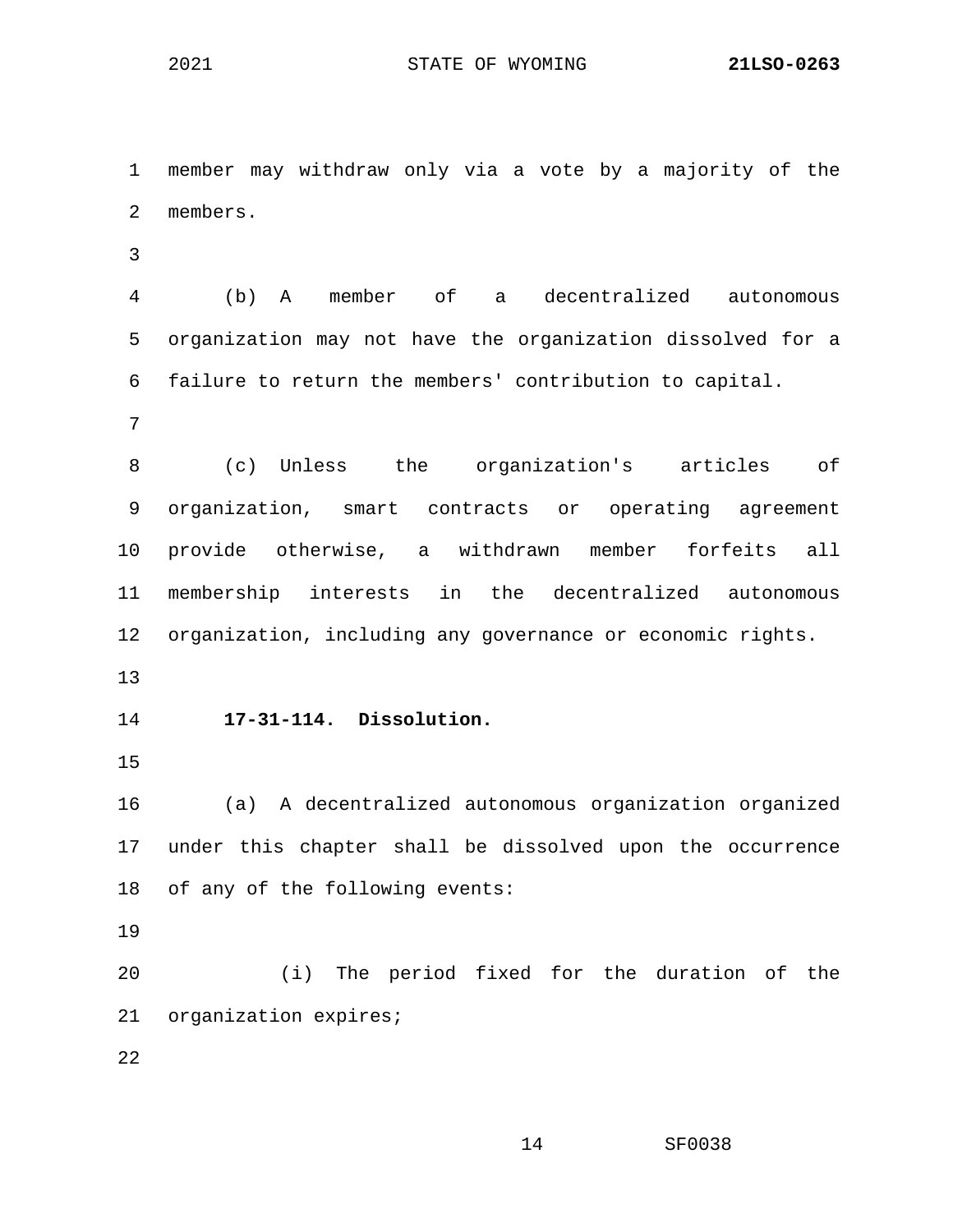1 (ii) By vote of the majority of members of a 2 member managed decentralized autonomous organization; 3 4 (iii) At the time or upon the occurrence of 5 events specified in the underlying smart contracts or as 6 specified in the articles of organization or operating 7 agreement; 8 9 (iv) The decentralized autonomous organization 10 has failed to approve any proposals or take any actions for 11 a period of one (1) year; 12 13 (v) By order of the secretary of state if the 14 decentralized autonomous organization is deemed to no 15 longer perform a lawful purpose. 16 17 (b) As soon as possible following the occurrence of 18 any of the events specified in subsection (a) of this 19 section causing the dissolution of a decentralized 20 autonomous organization, the organization shall execute a 21 statement of intent to dissolve in the form prescribed by

22 the secretary of state.

23